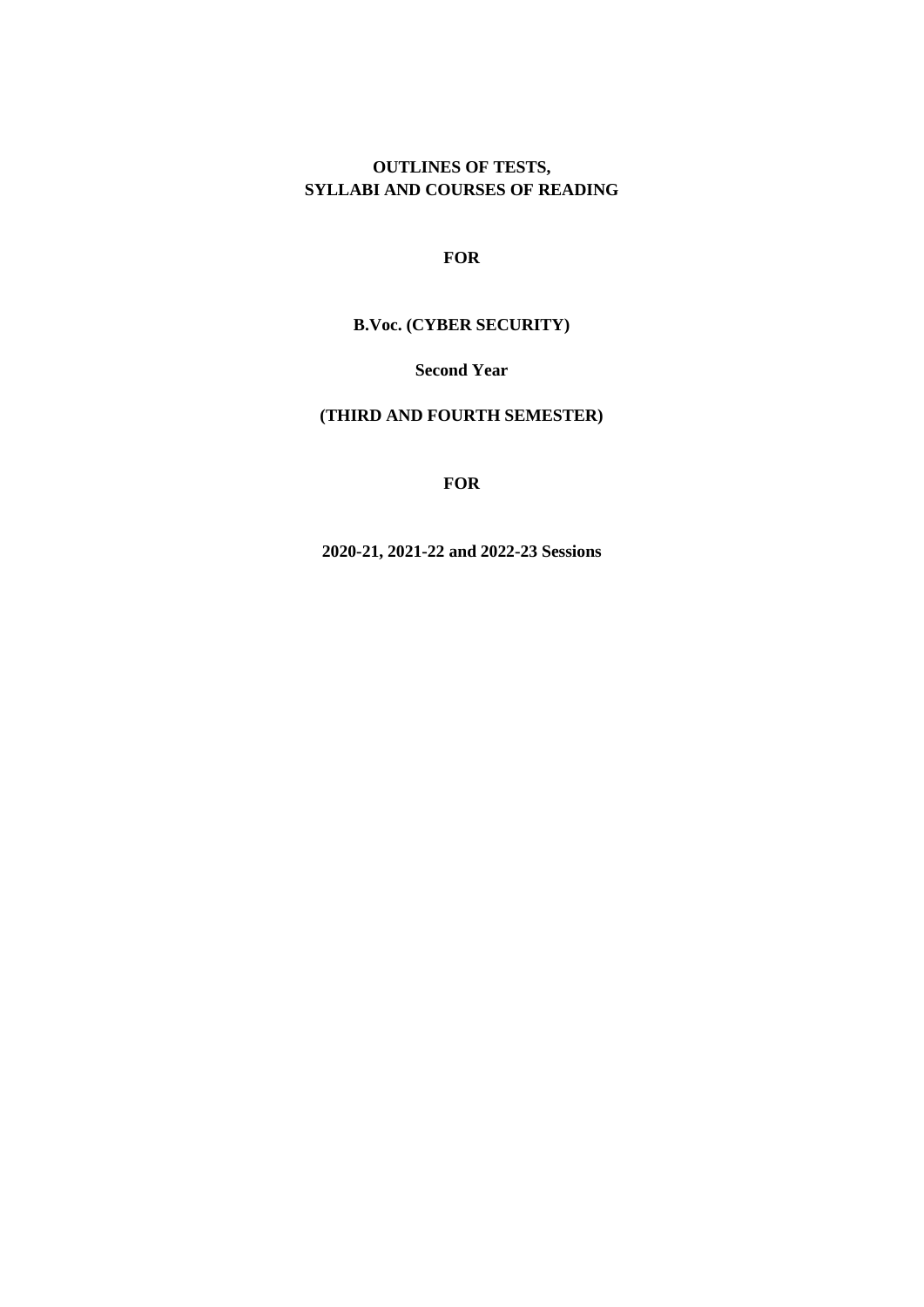# SYLLABUS OUTLINE OF PAPERS AND TESTS **FOR B.VOC( Cyber Security) Second Year( 3rd Semester) 2020-21, 2021-22 and 2022-23 Sessions**

| Code                                 | <b>Title of Paper</b>                      | Compo<br>nent         | <b>Credits</b> | <b>University</b><br><b>Examination</b> | <b>Internal</b><br><b>Assessment</b> | Max.<br><b>Marks</b> | Exam.<br><b>Duration</b> |
|--------------------------------------|--------------------------------------------|-----------------------|----------------|-----------------------------------------|--------------------------------------|----------------------|--------------------------|
|                                      |                                            |                       |                |                                         |                                      |                      | <b>Hours</b>             |
| <b>B.VCS-211</b>                     | <b>Fundamentals of Operating</b><br>System | General               | 4.5            | 60                                      | 40                                   | 100                  | 3                        |
| <b>B.VCS-212</b>                     | Ethical Hacking-Level 1                    | General               | 4.5            | 60                                      | 40                                   | 100                  | 3                        |
| <b>B.VCS-213</b>                     | Web Development Using PHP<br>and MYSQL     | <b>Skill</b>          | 4.5            | 60                                      | 40                                   | 100                  | 3                        |
| <b>B.VCS-214</b>                     | Linux                                      | <b>Skill</b>          | 4.5            | 60                                      | 40                                   | 100                  | 3                        |
| <b>B.VCS-215</b>                     | Software Lab $-$ IV                        | General               | 4.0            | 50                                      | 50                                   | 100                  | 3                        |
| <b>B.VCS-216</b><br><b>B.VCS-217</b> | Software $Lab-V$<br>Software Lab – VI      | Skill<br><b>Skill</b> | 4.0<br>4.0     | 50<br>50                                | 50<br>50                             | 100<br>100           | 3<br>3                   |

| 1. |                | The breakup of marks for the practical will be as under:                               |             |
|----|----------------|----------------------------------------------------------------------------------------|-------------|
|    | 1.             | <b>Internal Assessment</b>                                                             | 50 Marks    |
|    | 11.            | Viva Voce (External Evaluation)                                                        | 20 Marks    |
|    | 111            | Lab Record Program Development and Execution (External                                 | 30 Marks    |
|    |                | Evaluation)                                                                            |             |
| 2. |                | The breakup of marks for the internal assessment for theory Subjects will be as under: |             |
|    | $\mathbf{1}$ . | Average of Both Mid Semester Tests / Internal                                          | 24 Marks    |
|    |                | Examinations                                                                           |             |
|    | 11.            | Attendance                                                                             | Marks<br>x. |

iii. Written Assignment/Project Work etc. 8 Marks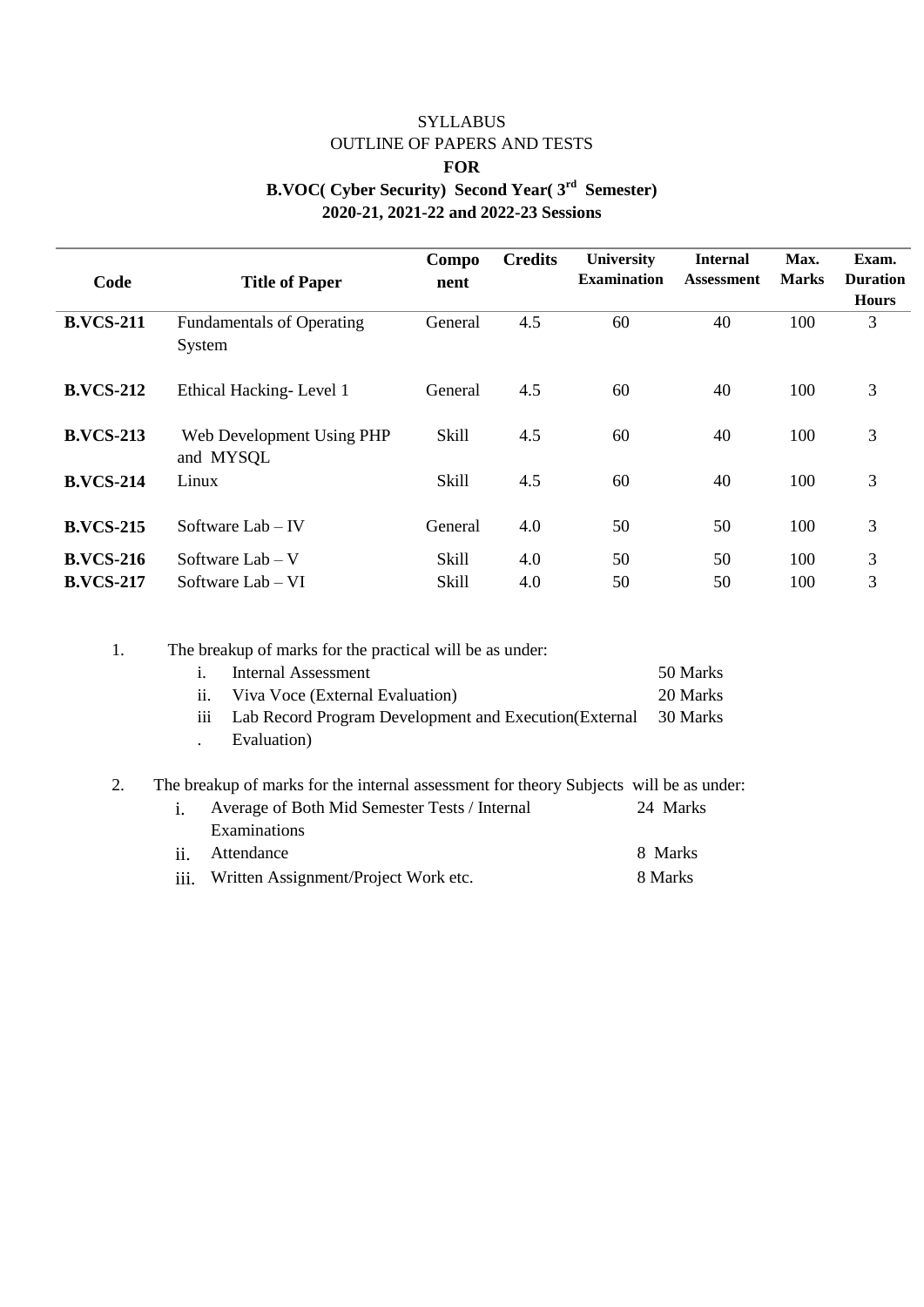#### **SYLLABUS**

### OUTLINE OF PAPERS AND TESTS

#### **FOR**

# **B.VOC( Cyber Security) Second Year( 4th Semester)**

**2020-21, 2021-22 and 2022-23 Sessions**

|                                                                                              |                                                          | Compo        | <b>Credits</b> | <b>University</b>  | <b>Internal</b> | Max.         | Exam.          |
|----------------------------------------------------------------------------------------------|----------------------------------------------------------|--------------|----------------|--------------------|-----------------|--------------|----------------|
| Code                                                                                         | <b>Title of Paper</b>                                    | nent         |                | <b>Examination</b> | <b>Assessme</b> | <b>Marks</b> | <b>Duratio</b> |
|                                                                                              |                                                          |              |                |                    | nt              |              | n Hours        |
| <b>B.VCS-221</b>                                                                             | Software Engineering                                     | General      | 4.5            | 60                 | 40              | 100          | $\overline{3}$ |
| <b>B.VCS-222</b>                                                                             | Ethical Hacking-Level 2                                  | General      | 4.5            | 60                 | 40              | 100          | 3              |
|                                                                                              |                                                          |              |                |                    |                 |              |                |
| <b>B.VCS-223</b>                                                                             | <b>Software Testing Concepts</b>                         | <b>Skill</b> | 4.5            | 60                 | 40              | 100          | 3              |
|                                                                                              | and Tools                                                |              |                |                    |                 |              |                |
| <b>B.VCS-224</b>                                                                             | Python                                                   | Skill        | 4.5            | 60                 | 40              | 100          | 3              |
| <b>B.VCS-225</b>                                                                             | Software Lab - VII                                       | <b>Skill</b> | $\overline{4}$ | 50                 | 50              | 100          | 3              |
|                                                                                              |                                                          |              |                |                    |                 |              |                |
| <b>B.VCS-226</b>                                                                             | Project-II                                               | <b>Skill</b> | $\overline{4}$ | 50                 | 50              | 100          | 3              |
|                                                                                              |                                                          |              |                |                    |                 |              |                |
| <b>B.VCS-227</b>                                                                             | Software Lab - VIII                                      | General      | $\overline{4}$ | 50                 | 50              | 100          | 3              |
|                                                                                              |                                                          |              |                |                    |                 |              |                |
| <b>B.VCS-228</b>                                                                             | <b>Environment Studies and Road</b>                      |              |                | 70                 | 30              | 100          | 3              |
|                                                                                              | Safety Awareness*(qualifying                             |              |                |                    |                 |              |                |
|                                                                                              | paper)                                                   |              |                |                    |                 |              |                |
|                                                                                              |                                                          |              |                |                    |                 |              |                |
|                                                                                              |                                                          |              |                |                    |                 |              |                |
| 1.                                                                                           | The breakup of marks for the practical will be as under: |              |                |                    |                 |              |                |
| $\mathbf{i}$ .                                                                               | <b>Internal Assessment</b>                               |              |                | 50 Marks           |                 |              |                |
| ii.                                                                                          | Viva Voce (External Evaluation)                          |              |                | 20 Marks           |                 |              |                |
| iii                                                                                          | Lab Record Program Development and Execution(External    |              |                | 30 Marks           |                 |              |                |
| $\ddot{\phantom{0}}$                                                                         | Evaluation)                                              |              |                |                    |                 |              |                |
|                                                                                              |                                                          |              |                |                    |                 |              |                |
| The breakup of marks for the internal assessment for theory Subjects will be as under:<br>2. |                                                          |              |                |                    |                 |              |                |
|                                                                                              | i. Average of Both Mid Semester Tests / Internal         |              |                | 24 Marks           |                 |              |                |
|                                                                                              | Examinations                                             |              |                |                    |                 |              |                |
|                                                                                              | ii. Attendance                                           |              |                | 8 Marks            |                 |              |                |
|                                                                                              | iii Written Assignment/Project Work etc.                 |              |                | 8 Marks            |                 |              |                |
|                                                                                              |                                                          |              |                |                    |                 |              |                |

\* B. VCS-128: Environment Studies and Road Safety Awareness is a compulsory qualifying paper as per university guidelines, the marks for this paper are not counted for the total marks for the degree.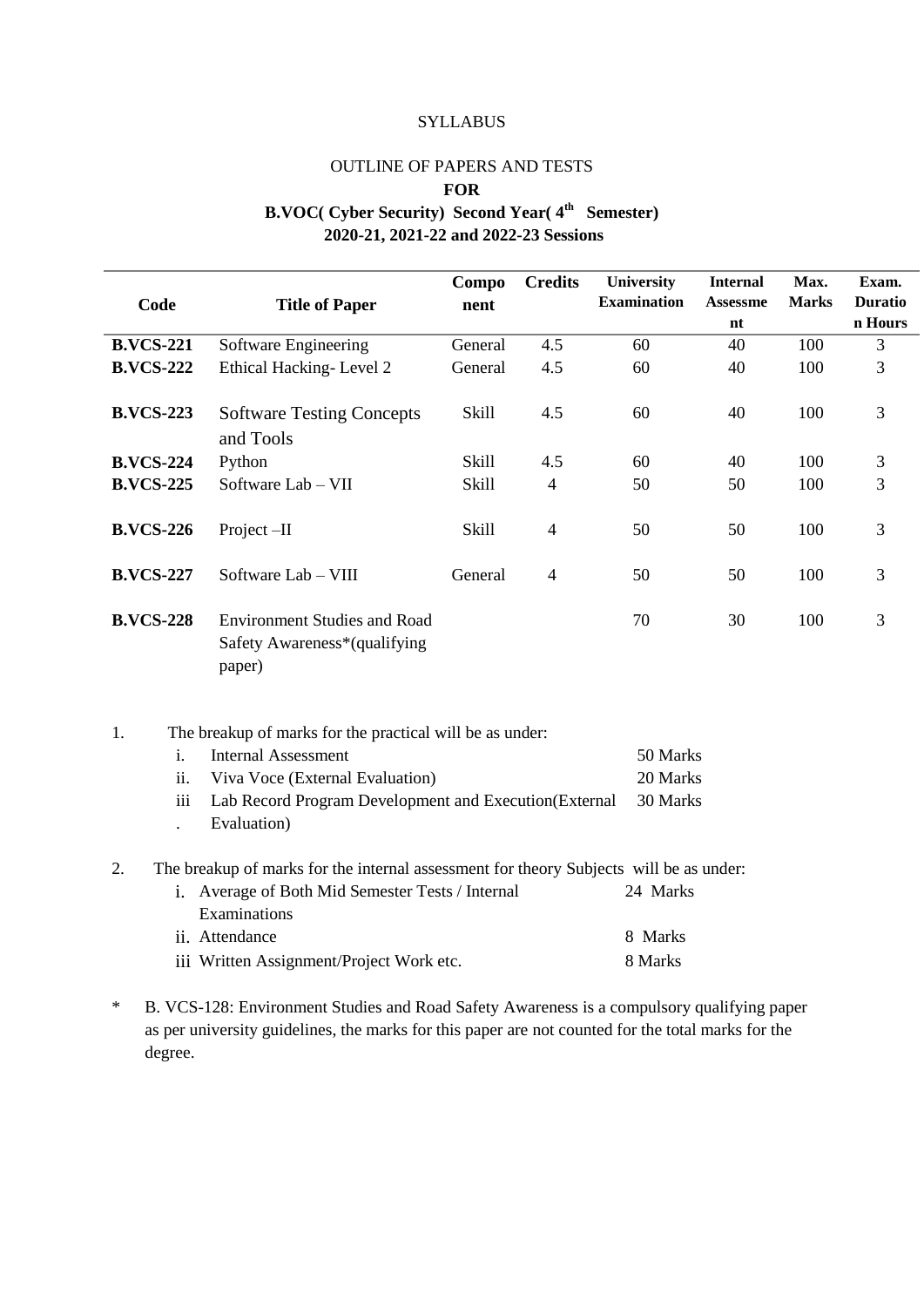#### **B.VCS-211 : FUNDAMENTALS OF OPERATING SYSTEM**

| <b>Max Marks: 60</b> | <b>Maximum Time: 3 Hrs.</b>     |
|----------------------|---------------------------------|
| Min Pass Marks: 35%  | Lectures to be delivered: 55-65 |

#### **Instructions for the paper setter**

The question paper will consist of three sections A, B and C. Each of sections A and B will have four questions from the respective sections of the syllabus and each question carry 9 marks. Section C will consist of one compulsory question having 12 parts of short-answer type covering the entire syllabus uniformly and each question will carry 2 marks.

#### **Instructions for the candidates**

Candidates are required to attempt two questions each from section A and B and the entire section C.

#### **SECTION A**

**Introduction:** Operating System as Resource Manager, types of operating system - batch processing, Multiprogramming, Multitasking, time sharing, parallel, distributed and PC operating system. **Operating System Fundamentals**: Components of an OS, Functions of an OS, Types of OS. **Operating System Security**: Program Threats, System Threats, Computer Security Classifications, Layers of Computer System, Os Protection principles.

**Components of an OS Security Environment:** Services**,** Files **,** Memory. Services:- User authentication, Remote access, Administration tasks, Password policies. Files:-Common threats, File Permissions, File Transfer

#### **SECTION B**

**Malicious Software and Software Security**- Malicious Web, Internet Security Issues, Types of Internet Security Issues, Computer viruses, Spyware, Key-Loggers, Secure Coding, Electronic and Information Warfare. Mobile platform security models- Android, iOSMobile platform security models, Detecting Android malware in Android markets. Security Risk Management- How Much Security Do You Really Need, Risk Management,

**Information Security Risk Assessment**: Introduction, Information Security Risk Assessment: Case Studies, Risk Assessment in Practice.

**Trusted Computing Architecture**- Introduction to Trusted Computing, TPM Provisioning, Exact Mechanics of TPM.

#### **Reference Books:**

.

- 1. Hansen, Per Brinch, "Operating System Principles", Prentice-Hall.
- 2. N. Haberman, "Introduction to Operating System Design", Galgotia Publication Semyour
- 3. MTA Windows of Fundamentals (Microsoft Official Academic Course) [Paperback] Microsoft Official Academic Course.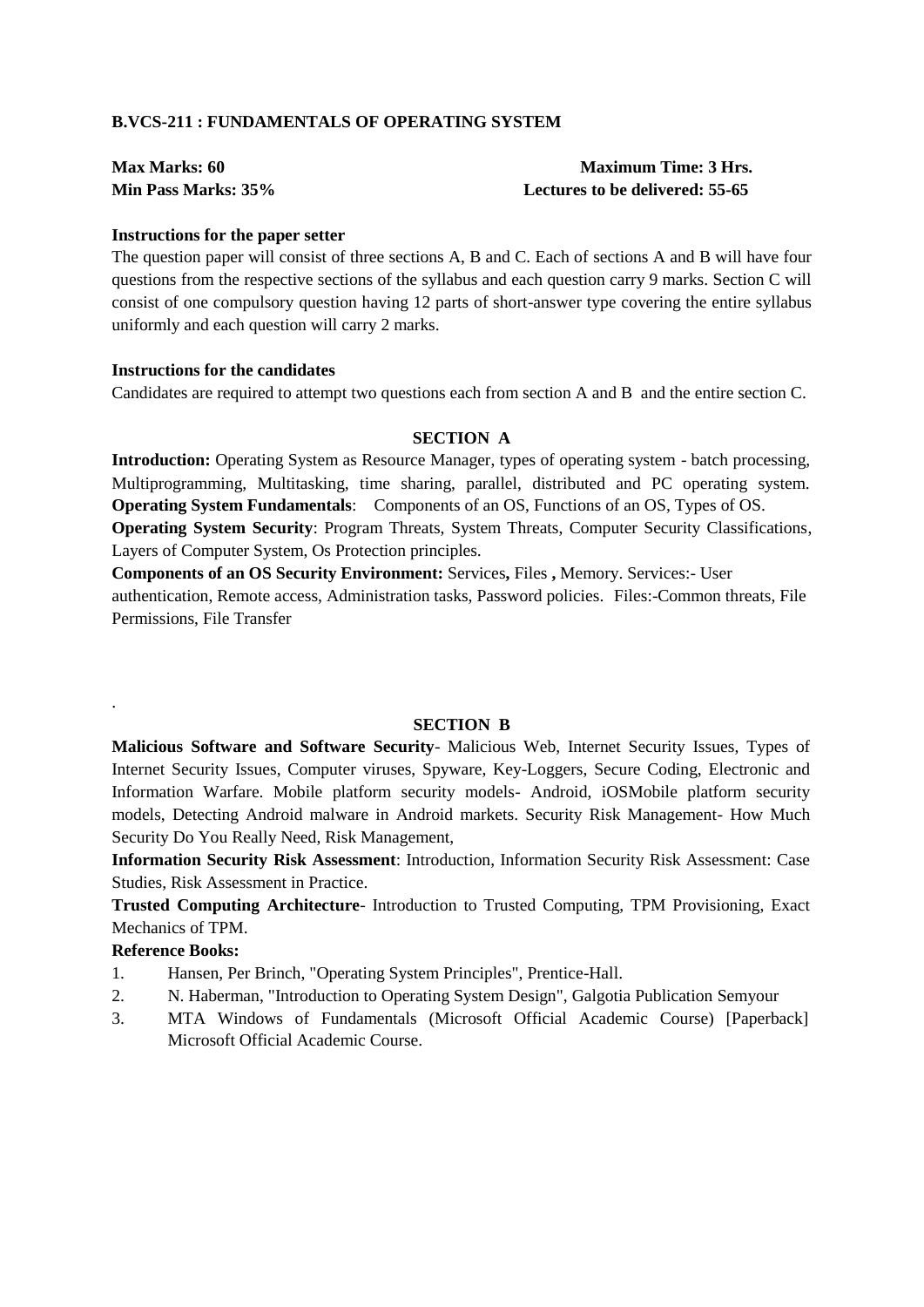#### **B.VCS-212 ETHICAL HACKING- LEVEL 1**

# **Max Marks: 60 Maximum Time: 3 Hrs. Min Pass Marks: 35% Lectures to be delivered: 55-65**

#### **Instructions for the paper setter**

The question paper will consist of three sections A, B and C. Each of sections A and B will have four questions from the respective sections of the syllabus and each question carry 9 marks. Section C will consist of one compulsory question having 12 parts of short-answer type covering the entire syllabus uniformly and each question will carry 2 marks.

#### **Instructions for the candidates**

Candidates are required to attempt two questions each from section A and B and the entire section C.

#### **SECTION A**

**Basics of Cyber Security and Ethical hacking:** Introduction to Ethical Hacking, Case Studies, Elements of Information Security, Threat Categories, Methodologies/Phases of Ethical Hacking, Types of Hackers, Vulnerability, Threat and Exploit

**Networking Concepts:** Basics of Networking from WAN, IP Address v4 and v6, Ports and Services, Tracing an IP Address, Measuring the Bandwidth of your Network, Proxy and its Types.

**Attack Scenarios:** IP and Port Scanning, Working on a Live Router, Network Scanning Internal and External, Understanding Network Devices like Switch/Repeater, Default Password Attack, Securing an Organizational Network, Securing a Home Network, Tool set for Smartphone for Network Security

**Information Gathering:** WHOIS and Way Back Machine, Extracting Information from SNMP, DNS Enumeration, Service Discovery Through Ports, LDAP and NTP Enumeration, Security from Enumeration

**Basics of Google Ethical Hacking:** Google Hacking, Searching for Open Cameras by Google Hacking

#### **SECTION B**

**Antivirus:** Virus, Virus and Its types, Virus and Worm, Malware Detection, Demonstrating Virus, Scanning a file with different antivirus for free, Recommending an Antivirus for your Complete Security

**Stolen Laptop or Mobile Tracing:** Recommended Tools to install on your Mobile or Laptop, Tracing your lost device, Reporting to the Police

**Email and Social Networking Ethical Hacking:** Email E-Hacking, Tracing Email, Email Account E-Hacking , Secure your Email Accounts, Gmail Security, Facebook Security, Instagram Security, LinkedIn Security

**Ethical Hacking Windows:** Server and client, Deep Freeze, Binder, Drive lock, Key Logger, Mobile Key Logger, Host.

**Digital Forensics and USB Ethical Hacking:** Recover data from the USB Pen drives, Hard Disk Drive – Police Forensic way, Permanent Data Deletion, USB password recovery, Auto copy USB, Restrict the use of External Drive.

**Windows Password Recovery:** Making USB Pen Drive Bootable, Booting an OS by UEFI and Legacy, MBR & GPT Hard disk Enumeration for Root kits, BIOS Attacks & Security, Password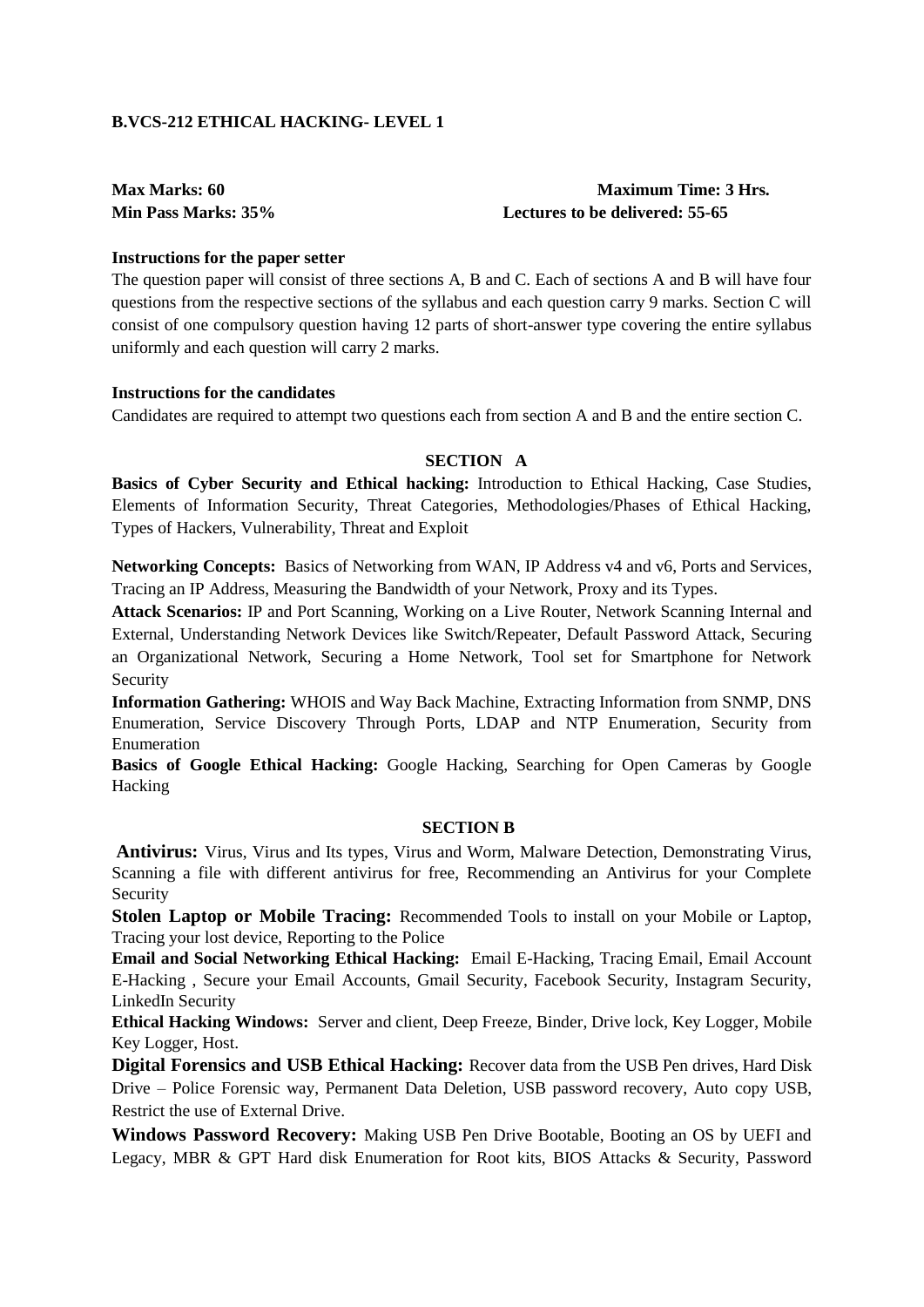Bypass, Getting the Administrator/Root access, Running Exploits, Clearing Tracks, Securing the Windows,

Account with SAM Lock Tool, More on Securing Window Administrative Password

**Registry Ethical Hacking:** Updating the registry, Fixing the loopholes, Group Policy, restrictions

- 1. Thomas Mathew, Ethical Hacking, 0571 Publisher, 2003. 13 2.
- 2. Joel SeatnbraV and George Kurtz, Hacking Exposed: Network Security Secrets & Solutions, Stuart McClure, McGraw-Hill, 2005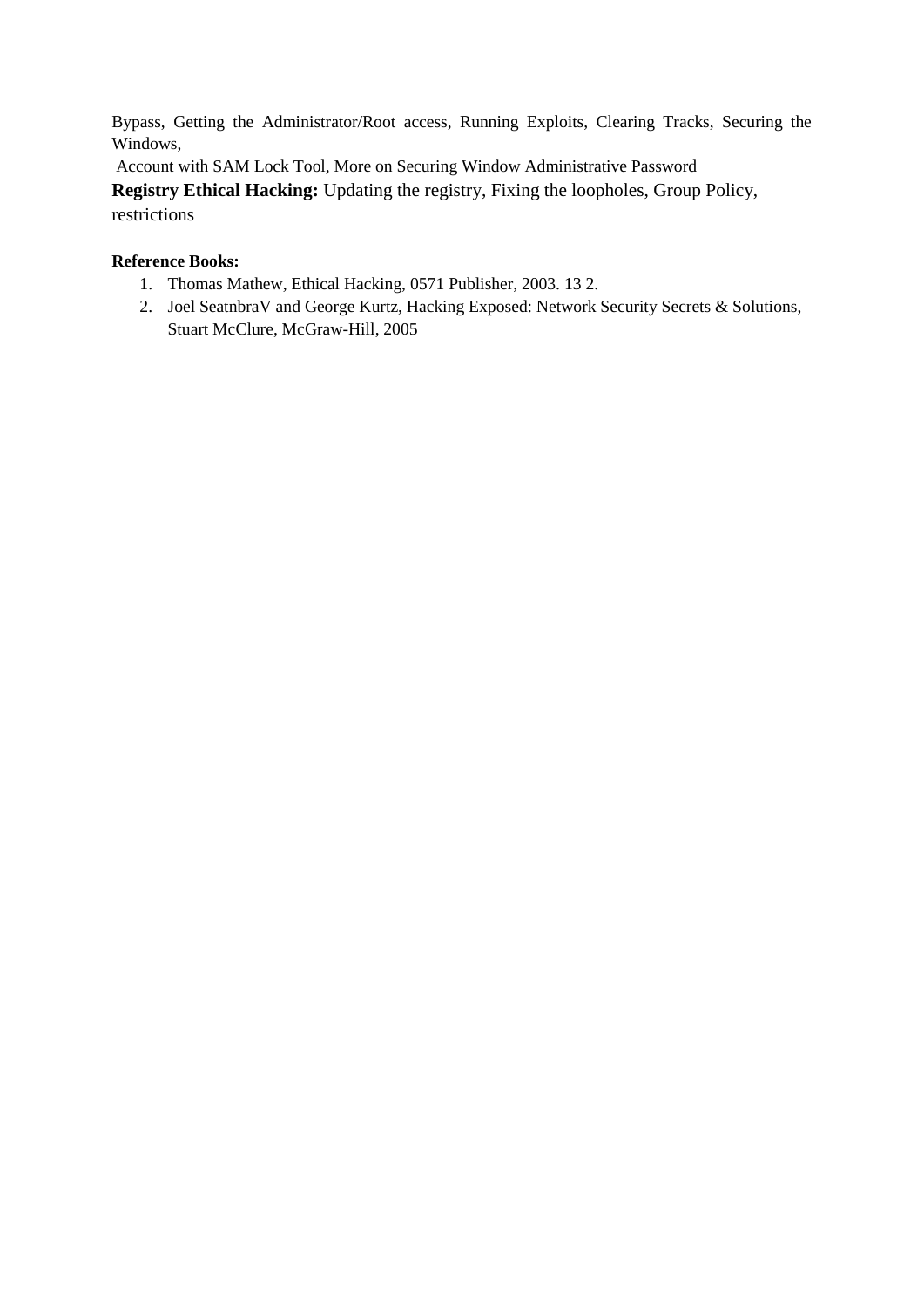#### **B.VCS-213 WEB DEVELOPMENT USING PHP AND MYSQL**

| <b>Max Marks: 60</b> | <b>Maximum Time: 3 Hrs. Min Pass</b> |
|----------------------|--------------------------------------|
| <b>Marks: 35%</b>    | Lectures to be delivered: 55-65      |

#### **Instructions for the paper setter**

The question paper will consist of three sections A, B and C. Each of sections A and B will have four questions from the respective sections of the syllabus and each question carry 9 marks. Section C will consist of one compulsory question having 12 parts of short-answer type covering the entire syllabus uniformly and each question will carry 2 marks.

#### **Instructions for the candidates**

Candidates are required to attempt two questions each from section A and B and the entire section C.

#### **SECTION A**

**PHP:** A Brief History of PHP, Introduction to PHP, Syntax, Scope of Variables: Global and Local Variables, Data types, Control Statements, Operators- Arithmetic, Logical, Relational and Bit-Wise operators. Functions, JavaScript functions Local and Global scope, Calling Functions, Defining a Function, Built-in functions. Installing and Configuring PHP on Windows. Installing web site on web server-Apache, WAMP. Creating Arrays, Multidimensional Arrays, Cookies. Document Object Model and Finding Elements. Basic Events, Standard Event Model.

**String:** Quoting String Constants - Printing Strings - Accessing Individual Characters -Cleaning Strings - Encoding and Escaping -Comparing Strings - Manipulating and Searching Strings – Regular Expressions.

#### **SECTION B**

**Database Connectivity**: Server side programming, Client Side Scripting, WAMP tool, HTML Form Fields (Controls), PHP Form Handling, Form Validations.

Objects: Terminology - Creating an Object - Accessing Properties and Methods - Declaring a Class - Introspection – Serialization Extending PHP.

**AJAX:** Introduction, Identifiers, Variables, Defined Constants, Operators and Expressions.HTML Form Fields (Controls).

**Architectural Overview:** The pval/zval Data Type, Parameter Handling, Returning Values, References, Global Variables.

**MySql**: Data Types, Sql Queries: Creating Database, Creating Table, Inserting, Updating, Deleting Data. Searching, Sorting , Altering table.

- 1. Robin Nixon, Learning PHP, MySQL, and JavaScript, Shroff/O'Reilly.
- 2. Raj Kamal, Internet and Web Technologies, Tata McGraw-Hill.
- 3. Matt Zandstra, Sams Teach Yourself PHP in 24 Hours, Sams Publishing.
- 4. Steven M. Schafer, HTML, CSS, JavaScript, Perl, Python and PHP, Wiley India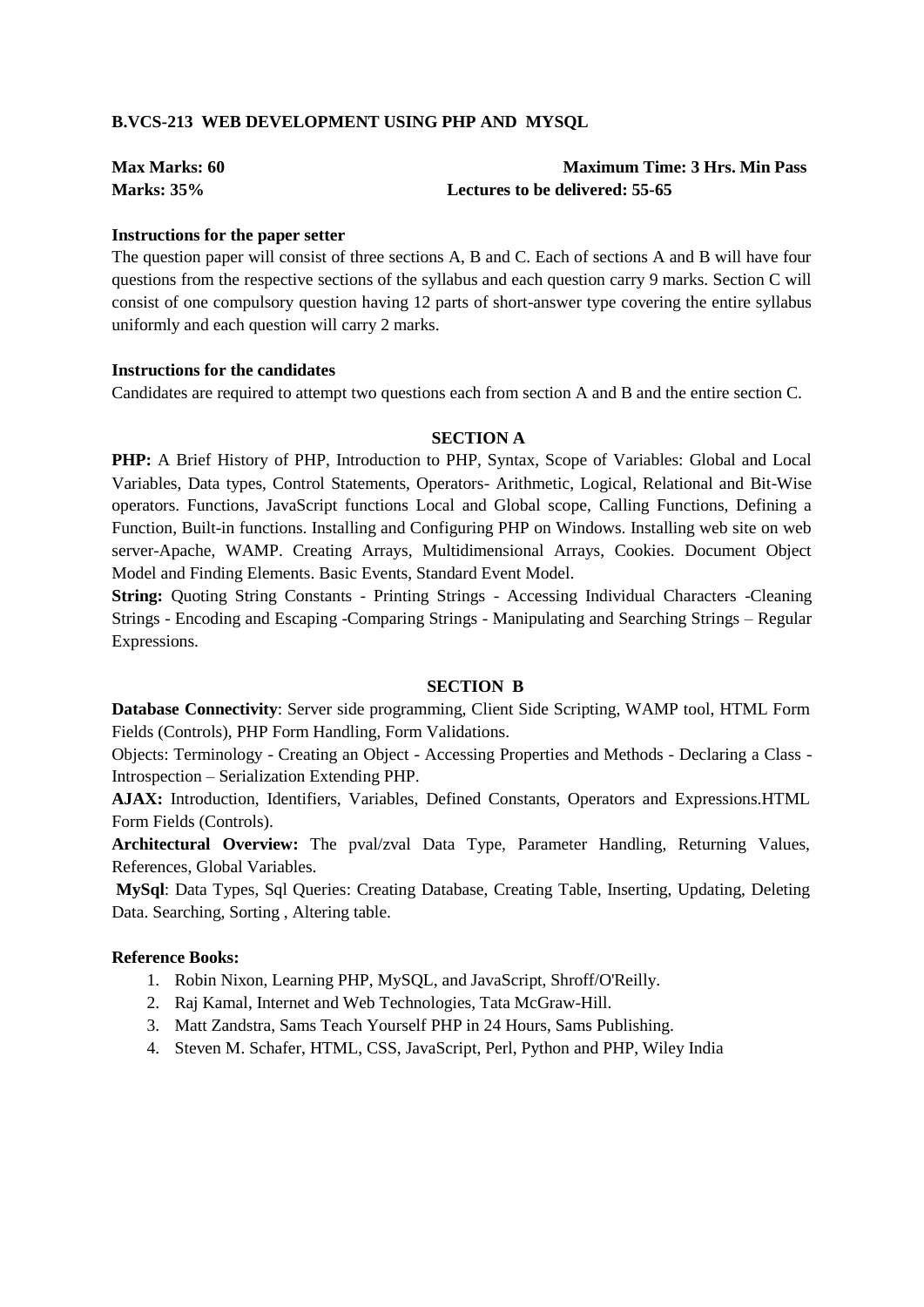#### **B.VCS-214 LINUX**

| <b>Max Marks: 60</b> | <b>Maximum Time: 3 Hrs. Min Pass</b> |
|----------------------|--------------------------------------|
| <b>Marks: 35%</b>    | Lectures to be delivered: 55-65      |

#### **Instructions for the paper setter**

The question paper will consist of three sections A, B and C. Each of sections A and B will have four questions from the respective sections of the syllabus and each question carry 9 marks. Section C will consist of one compulsory question having 12 parts of short-answer type covering the entire syllabus uniformly and each question will carry 2 marks.

#### **Instructions for the candidates**

Candidates are required to attempt two questions each from section A and B and the entire section C.

#### **SECTION A**

**Introduction:** Overview of Linux, Linux's History, Advantages of Linux, Minimum System Requirements; Installing Linux: Choosing Text or Graphics Installation, Setting up your Hard Drive, Understanding the Swap Space, Creating the Linux File-system partition, Setting up the mouse, root password and Ethernet, Configuration X, Selecting packages to Install, Creating the Boot Disk. Using LILO boot manager: Installing LILO, LILO make-file, Updating LILO, Removing or Disabling LILO, Troubleshooting LILO. The Boot Process, Startup Scripts, Shutdown, Halt and reboot, Creating a New Login, Virtual Terminals, Running as root.

**Basic Linux Commands :** How Linux Commands Work, Command Options & Parameters, Input and Output Redirection, Mian pages, Wildcards : \* and ?, Environment Variables, The process status Commands : ps, termination command : kill, the su command, the grep command.

**Linux File System :** Common types of files, filenames, Inodes, The root directory, How directories are named, Navigating the Linux file System : pwd command, Absolute and relative filenames; cd command, Creating and Deleting files : Cat, Creating Directories, Moving and Copying files, Moving Directories, Removing files and directories, Important directories in the Linux file System : / , /home, /bin, /usr, /usr/bin, /var/spool, /dev, /sbin, /etc.

File and Directory ownership, Groups, Changing group ownership, File Permissions, UMASK Setting, Changing File Permission, Changing directory permissions; Bash : What is Shell ? How the Shell gets Started, The most common Shells;

#### **SECTION B**

**Shell Scripting:** Creating and Executing Shell Programs, Using variables : Assigning a value to a variable, Accessing the value of a variable, Positional Parameters and other Built-In Shell Variables; Special Characters, Conditional Statements : if Statement , case Statement; Iteration Statements : for Statement, while Statement, until Statement, shift Command, select Statement, repeat Statement, Functions.

**Editing and Typesetting :** Text Editors vi, The vi Editor, Starting vi, vi modes, Inserting Text, Quitting vi, Moving the Cursor, Deleting Text, Copying and Moving Text, Searching and Replacing Text, Setting Preferences.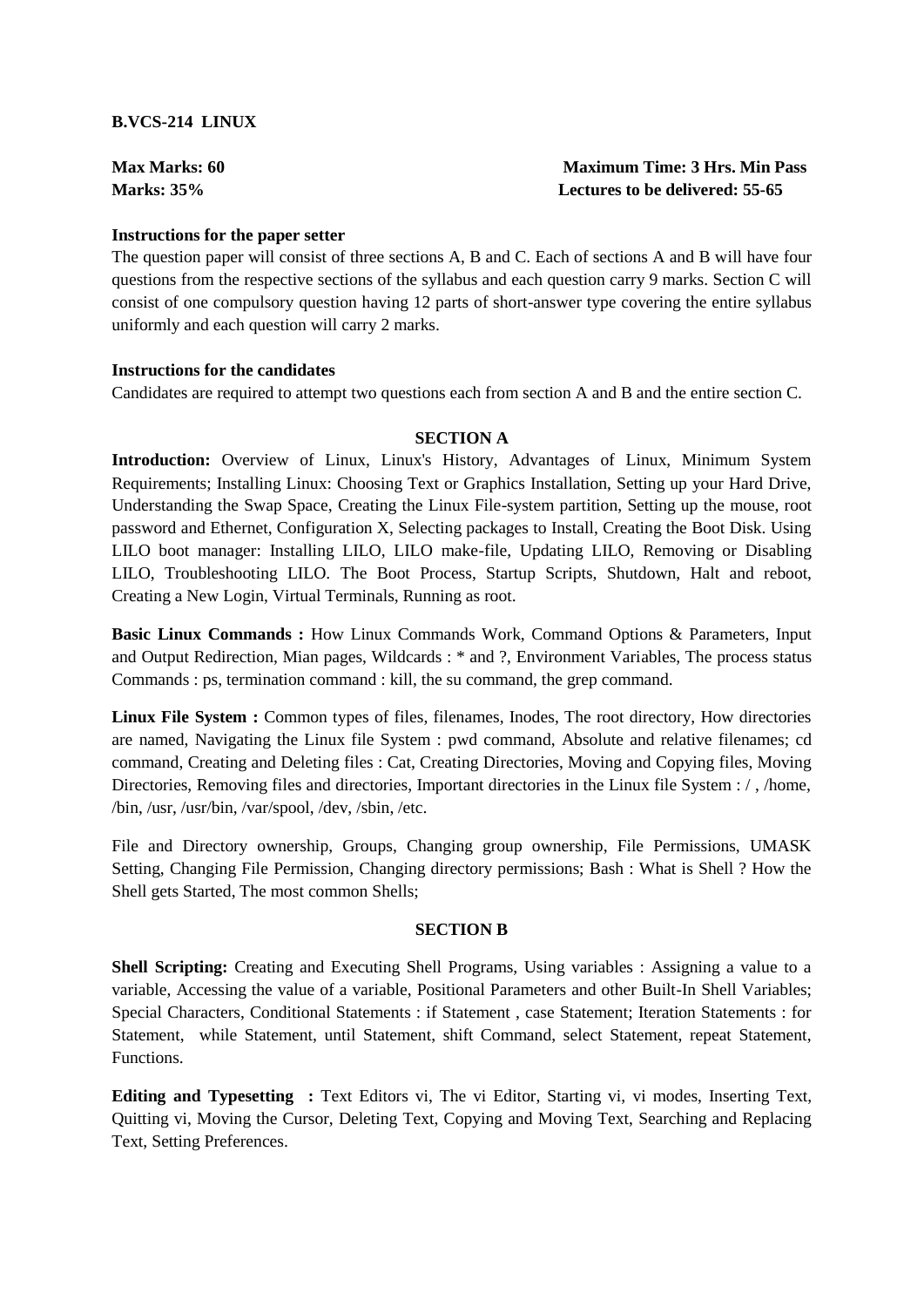**Linux for System Administrators:** System Administration Basics, The root Account, Starting and Stopping the System, Booting from a Floppy, Using LILO to Boot, Shutting Down Linux; Mounting File Systems : Mounting a Floppy, CD-ROM, Creating a New file System, Un-mounting file Systems, Backup and restore: Compressing files with gzip, Using tar and cpio; Setting up your System : Setting the System Name, Using a Maintenance Disk, Forgetting the root Password, Setting the Login Message.

- 1. Tim Parker : Linux Unleashed Third Edition, Techmedia, 1999.
- 2. Tackett, J : Special Edition using LINUX, PHI.
- 3. Norton, P. : Complete guide to LINUX, Techmedia.
- 4. Komarinski, M : LINUX System Administration Handbook, AW.
- 5. SUMITABHA DAS : UNIX Concepts & Application 2nd Edition, Tata McGraw-Hill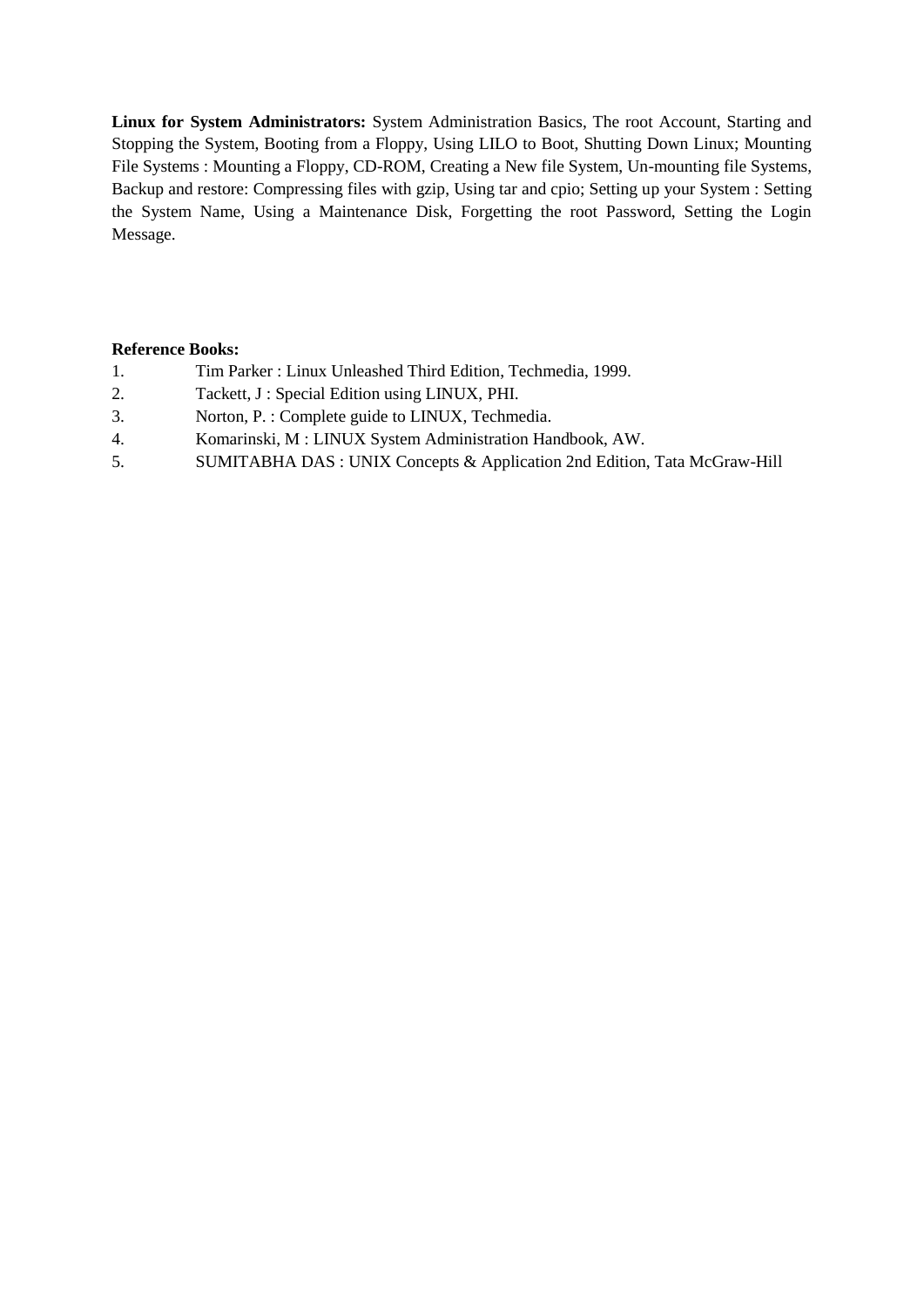# **B.VCS – 215 SOFTWARE LAB – IV (Based on B.VCS- 212)**

# **Min Pass Marks: 35%**

#### **Max Marks: 50 Maximum Time: 3 Hrs.**

This laboratory course will comprise as exercises to supplement what is learnt under paper B.VCS-212: Ethical Hacking- Level 1

\*Maximum Marks for Continuous Assessment: 50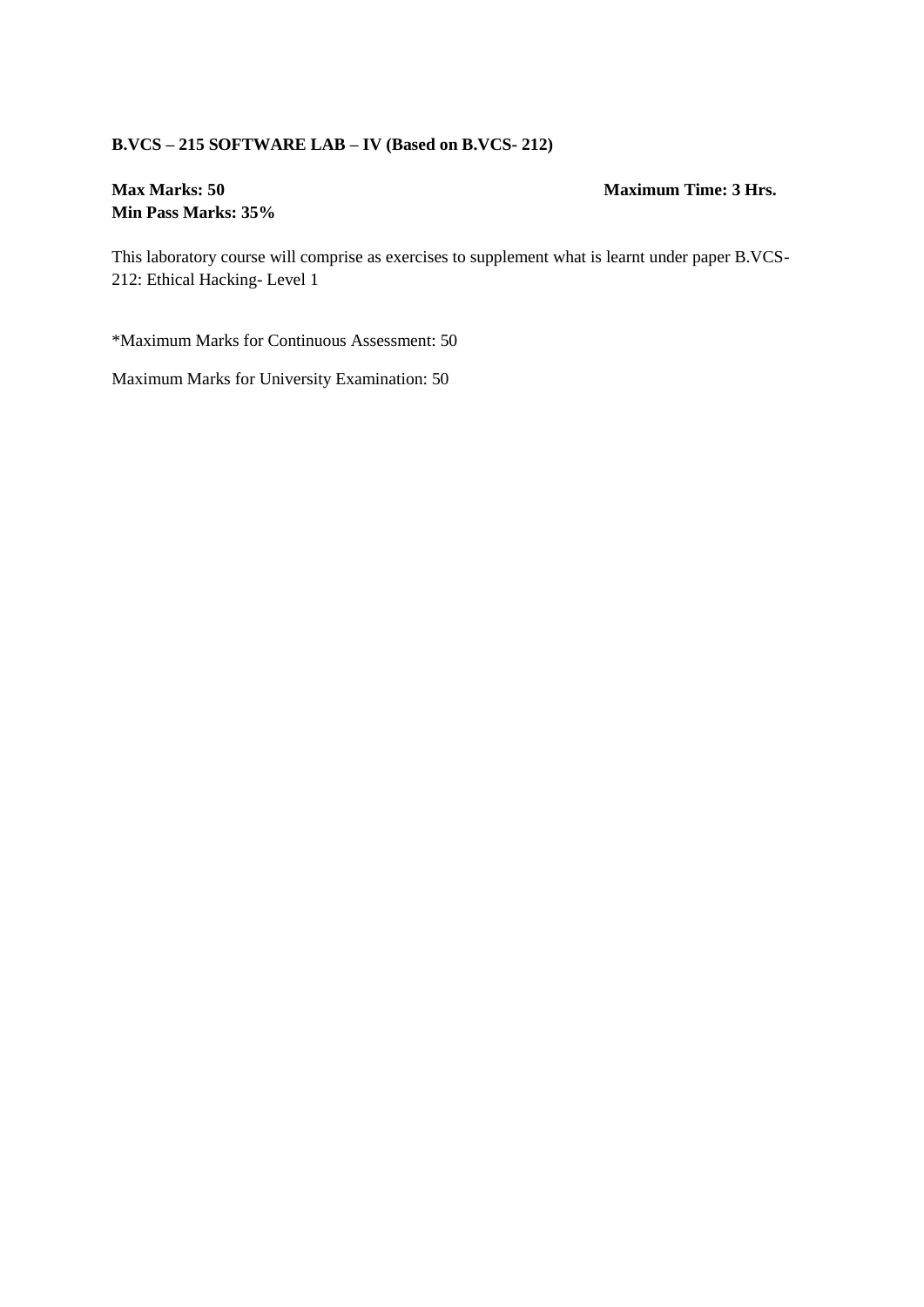### **B.VCS – 216 SOFTWARE LAB – V (Based on B.VCS- 213)**

# **Min Pass Marks: 35%**

#### **Max Marks: 50 Maximum Time: 3 Hrs.**

This laboratory course will comprise as exercises to supplement what is learnt under paper B.VCS-213: Web Development Using PHP and MYSQL

\*Maximum Marks for Continuous Assessment: 50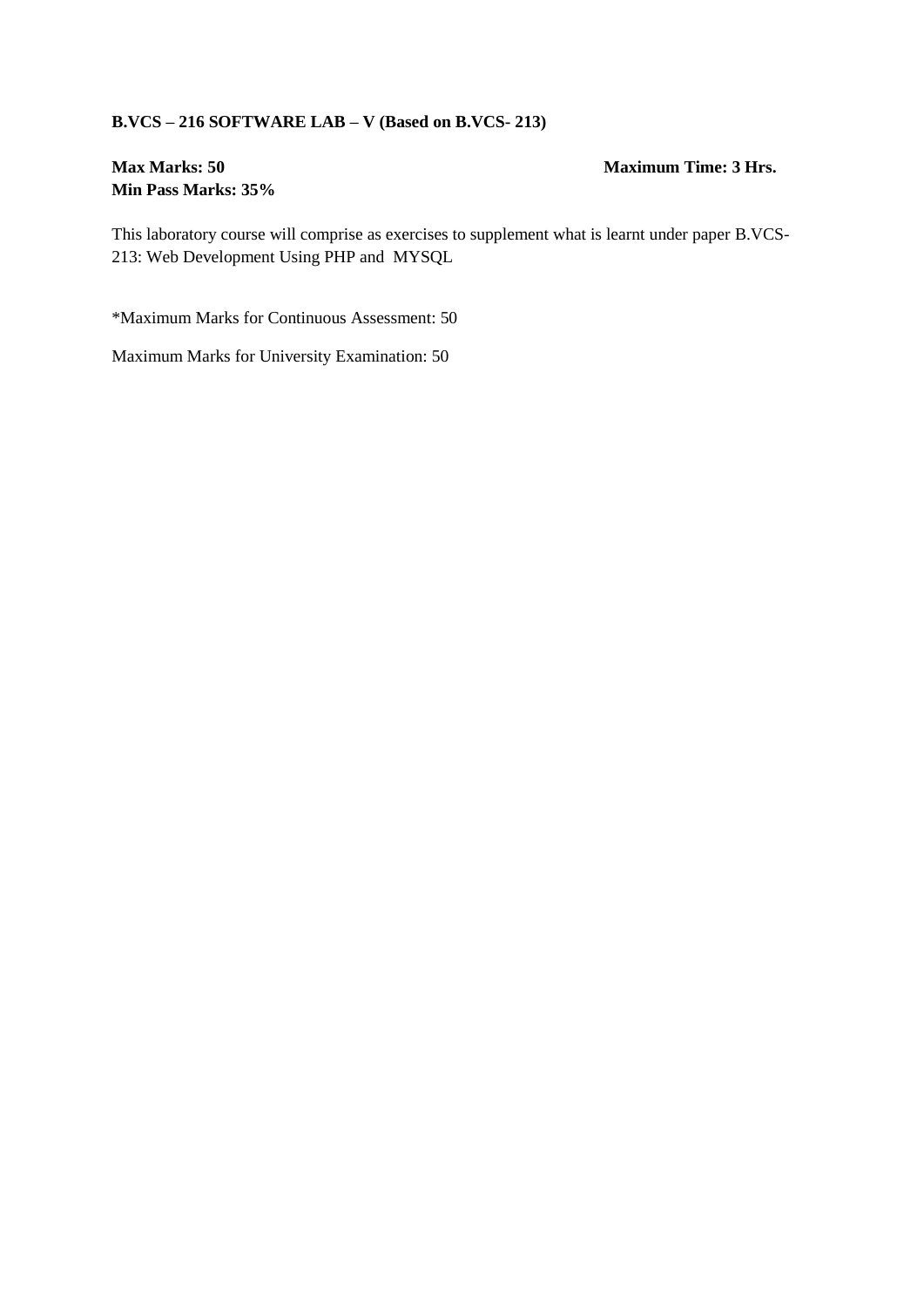# **B.VCS – 217 SOFTWARE LABS – VI (Based on B.VCS- 214)**

#### **Max Marks:50 Maximum Time: 3 Hrs.**

#### **Min Pass Marks: 35%**

This laboratory course will comprise as exercises to supplement what is learnt under paper B.VCS-214: Linux

\*Maximum Marks for Continuous Assessment: 50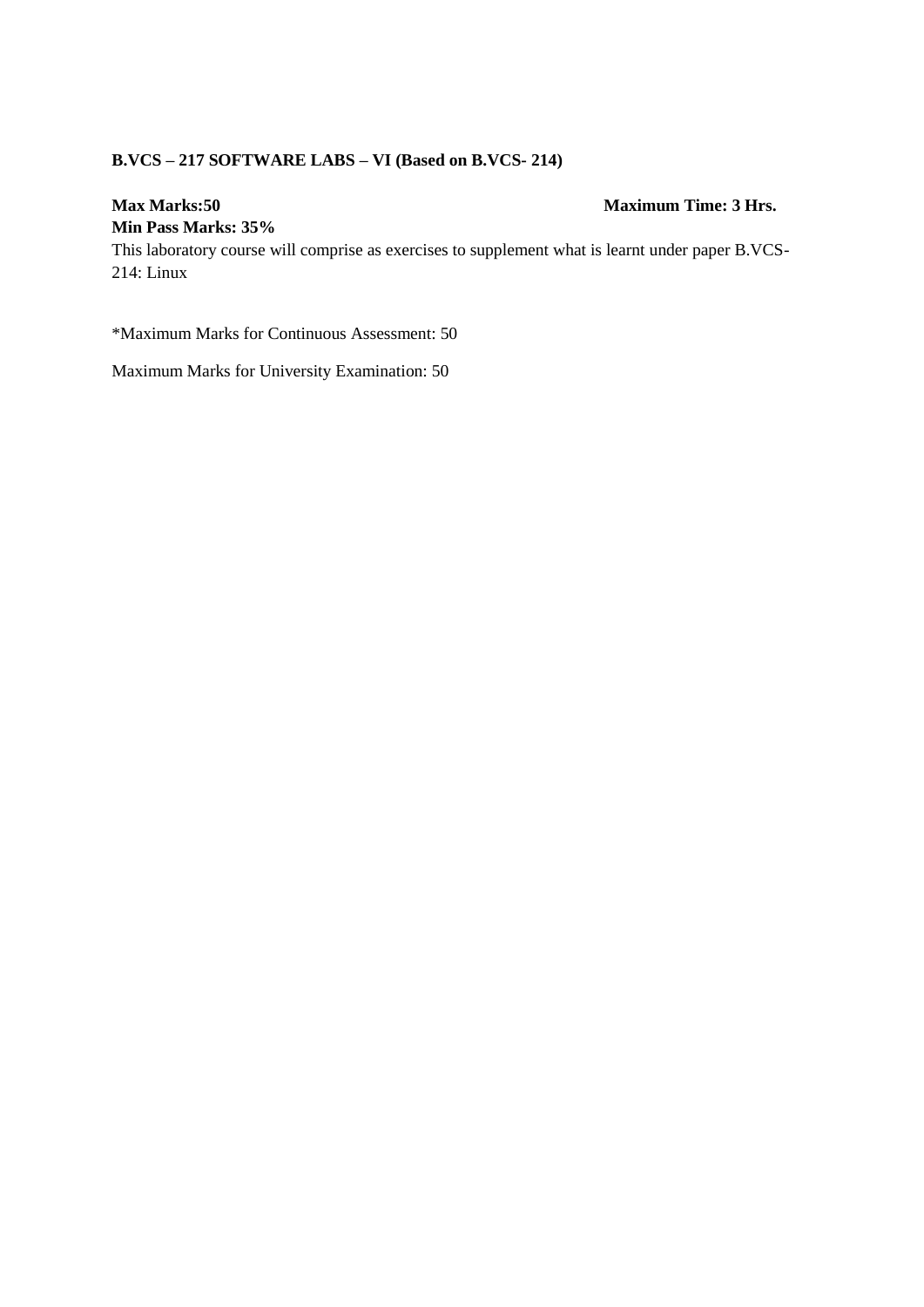#### **B.VCS - 221 SOFTWARE ENGINEERING**

## **Max Marks: 60 Maximum Time: 3 Hrs. Min Pass Marks: 35% Lectures to be delivered: 55-65**

#### **Instructions for the paper setter**

The question paper will consist of three sections A, B and C. Each of sections A and B will have four questions from the respective sections of the syllabus and each question carry 9 marks. Section C will consist of one compulsory question having 12 parts of short-answer type covering the entire syllabus uniformly and each question will carry 2 marks.

#### **Instructions for the candidates**

Candidates are required to attempt two questions each from section A and B and the entire section C.

### **SECTION A**

**Introduction to Software:** Definition, Software characteristics, Software components, Software Applications.

**Introduction to Software Engineering:** Definition, Software Engineering Paradigms, waterfall method, prototyping, Interactive Enhancement, The Spiral model, Fourth Generation Technique. Software Requirement Specification (SRS): Problem analysis, structuring information, Data flow diagram and data dictionary, structured analysis, Characteristics and component of (SRS). Planning a Software Project: Cost estimation, uncertainties in cost estimation, Single variable model, and COCOMO model.

#### **SECTION B**

**System Design:** Design Objectives, Design Principles, problem, Partitioning, Abstraction, Top Down and Bottom–up techniques, Structure Design, Structure Charts, Design Methodology, Design Review.

**Detailed Design:** Module specification, Specifying functional module, data abstraction.

Coding: Coding by Top–down and Bottom–up, Structured Programming, Information Hiding, Programming style, Internal Documentation.

- 1. Roger S Pressman, Software Engineering A Practitioner's Approach, Tata McGraw- Hill.
- 2. I. Sommerville, Software Engineering, Pearson Education.
- 3. Pfleeger, Software Engineering, Pearson Education.
- 4. Carlo Ghezzi, Mehdi Jazayari and Dino Mandrioli, Fundamentals of Software Engineering, Prentice Hall.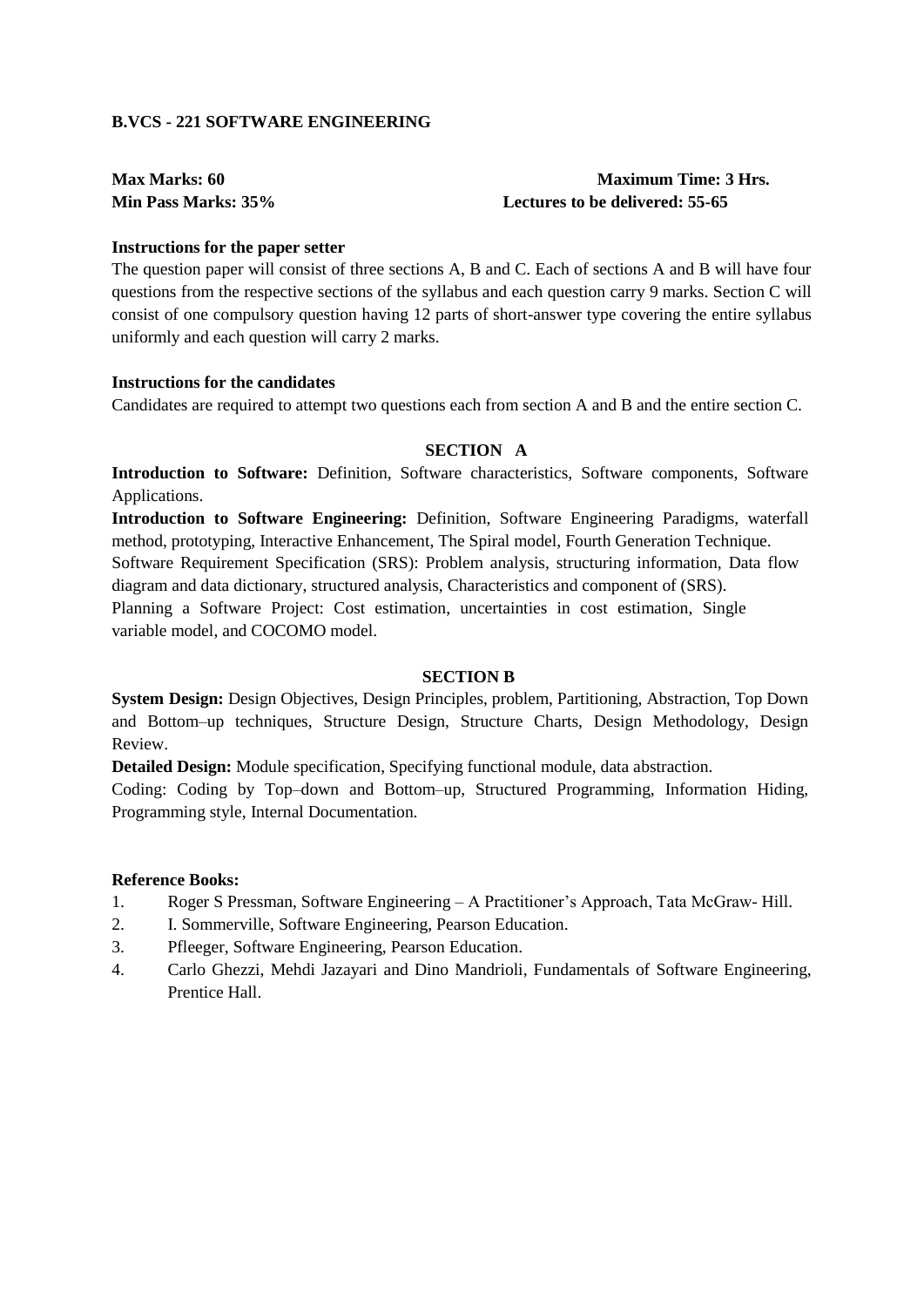#### **B.VCS-222**: **ETHICAL HACKING LEVEL 2**

**Max Marks: 60 Maximum Time: 3 Hrs. Min Pass Marks: 35% Lectures to be delivered: 55-65** 

#### **Instructions for the paper setter**

The question paper will consist of three sections A, B and C. Each of sections A and B will have four questions from the respective sections of the syllabus and each question carry 9 marks. Section C will consist of one compulsory question having 12 parts of short-answer type covering the entire syllabus uniformly and each question will carry 2 marks.

#### **Instructions for the candidates**

Candidates are required to attempt two questions each from section A and B and the entire section C.

#### **SECTION A**

**Firewall:** Finding the Password file of Router and Decrypting, Securing Routers and Cameras, Address Resolution Protocol (ARP), Firewall Concepts, Working on Access Controls List, Types of Firewall, Hardware Firewall and its working, Unified Threat Management (UTM), Rules set for Firewall & UTM, Protocols (FTP, Telnet, SSH etc)

**Malware Analysis.** Working with Trojan, Demonstrating Trojan, Creating Backdoors, Testing for Backdoors in a Software, Types of Trojan, Remote Access Trojan (RAT), Ransomware, Software Firewall.

**Social Engineering Attack:** Phases of Social Engineering, Types of Social Engineering, Demonstrating Phishing, Working on Live Phishing on External Network, Identity theft, Human Interactions, Attacks: Shoulder Surfing, Tailgating, Eavesdropping, Security from Social Engineering **Steganography (Hide data into images):** Steganography and Types, Manual, Tools, NTFS Alternate Data Stream.

**Cryptography:** Types of Cryptography Algorithms, Objectives, Secure and Unsecure Channels, Drive Encryption & Locking, Encrypting the Whole Disk, Symmetric and Asymmetric, Attacking the Encryption, Cryptanalysis.

**Sniffing:** Address Resolution Protocol and MAC, Spoofing Attack, Poisoning the DNS, Man, in the Middle (MITM) Attack, Sniffing Protocols, Wireshark in Windows and Linux, Security from Sniffing

#### **SECTION B**

**Secure Socket Layer (SSL):** Determining whether your connection is secure or not, Advance Sniffing Security, SSL: How it works

**Google Ethical Hacking:** Introduction to Google Ethical Hacking, Using Google Dorks on Google Search Engine, Grabbing Information from other websites using Google, FTP Details, Demonstration of leaking of confidential information on vulnerable website, Securing a website from Google Ethical Hacking.

**Data Loss Prevention:** Employee Monitoring System, Digital End Point (Data Loss Prevention Software), Email Spoofing & Phone (VOIP)

**Wireless Ethical Hacking:** Types of Wireless Devices, Wireless Encryption Types, Wireless Network Vulnerability, Exploit testing on a WIFI with Kali, Defending Against Wireless Attacks, Ethical Hacking on Wi-Fi router with WEP|WPA|WPA2 encryption, Securing Wi-Fi Router from being hacked, Introduction on WPA3 Security.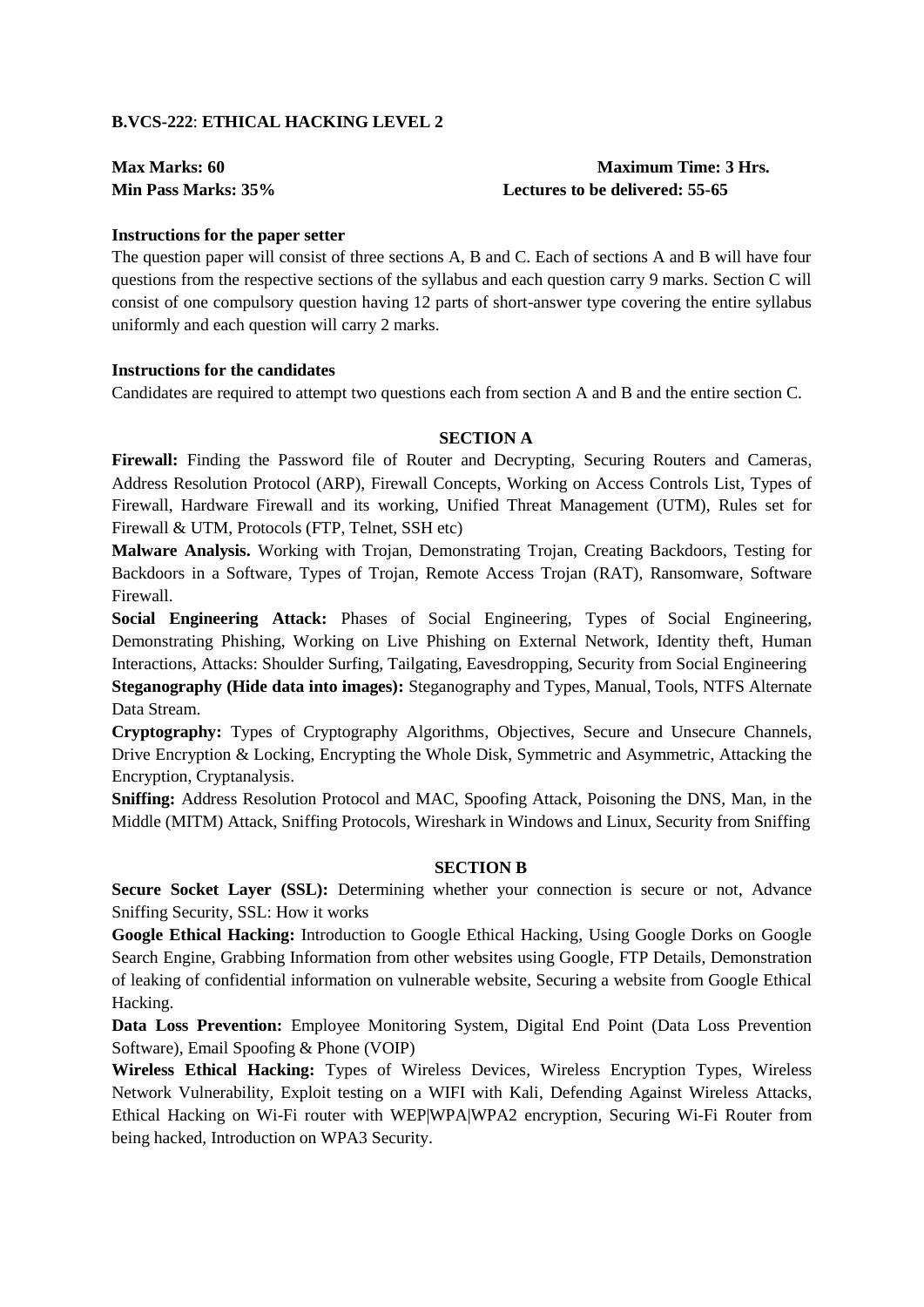**DDOS (Distributed Denial of Service):** Categories of DDOS, Bots and Its Case Study, Tools to test for DDOS, Online DDOS Monitoring, Security form DDOS

**Kali Linux Advance Tools:** Driftnet in Kali, Ettercap and Bettercap, Basics of Metasploit, Basics of Armitage.

#### **Reference Books:**

1. Thomas Mathew, Ethical Hacking, 0571 Publisher, 2003. 13

2. Joel SeatnbraV and George Kurtz, Hacking Exposed: Network Security Secrets & Solutions, Stuart McClure, McGraw-Hill, 2005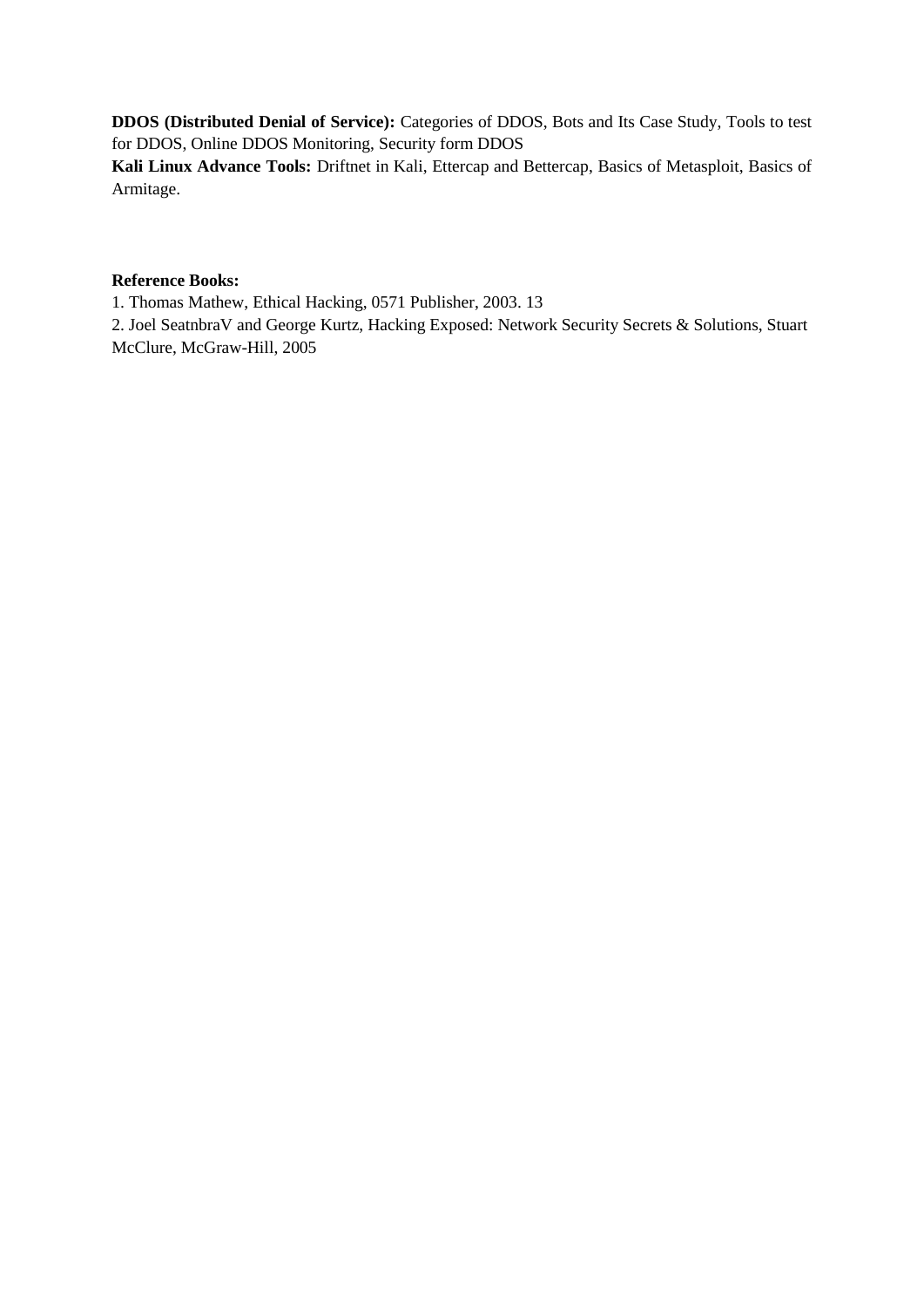## **B.VCS-223 SOFTWARE TESTING CONCEPTS AND TOOLS**

| <b>Max Marks: 60</b> |  |
|----------------------|--|
| Min Pass Marks: 35%  |  |

**Maximum Time: 3 Hrs.** Lectures to be delivered: 55-65

#### **Instructions for the paper setter**

The question paper will consist of three sections A, B and C. Each of sections A and B will have four questions from the respective sections of the syllabus and each question carry 9 marks. Section C will consist of one compulsory question having 12 parts of short-answer type covering the entire syllabus uniformly and each question will carry 2 marks.

#### **Instructions for the candidates**

Candidates are required to attempt two questions each from section A and B and the entire section C.

#### **SECTION A**

**Introduction:** What is Automation testing, [Which Test Cases to Automate?,](https://www.guru99.com/automation-testing.html#3) [Automated Testing](https://www.guru99.com/automation-testing.html#4)  [Process,](https://www.guru99.com/automation-testing.html#4) [Test tool selection,](https://www.guru99.com/automation-testing.html#5) [Define the scope of Automation,](https://www.guru99.com/automation-testing.html#6) [Planning, Design, and Development,](https://www.guru99.com/automation-testing.html#7) [Test Execution,](https://www.guru99.com/automation-testing.html#8) [Framework for Automation,](https://www.guru99.com/automation-testing.html#9) [Automation Tool Best Practices,](https://www.guru99.com/automation-testing.html#10) [Benefits of Automation](https://www.guru99.com/automation-testing.html#11)  [Testing,](https://www.guru99.com/automation-testing.html#11) [Different types of software testing that can be automated,](https://www.guru99.com/automation-testing.html#12) [How to Choose an Automation](https://www.guru99.com/automation-testing.html#13)  [Tool?,](https://www.guru99.com/automation-testing.html#13) [Automation Testing Tools](https://www.guru99.com/automation-testing.html#14)

**Selenium:** Why do we need Selenium?, Selenium with Java vs. Python (pros and cons), Program structure

**Testing Techniques**:-Structural versus Functional Technique Categories, Verification versus Validation, Static versus Dynamic Testing, Examples of Specific Testing Techniques

**Test Administration**:-Test Planning, Customization of the Test Process, Budgeting, Scheduling

### **SECTION-B**

**Selenium- Web Driver:** Introduction to Web driver and Remote vs. Local, Guide to install Web driver, Creating your first script on Web driver, Accessing Forms in Web driver, Accessing Links and Table content in Web driver, Remote web driver

**Automation Framework:** Advanced Web element access method- Contains, Sibling, Ancestor and etc., Framework designing methods, Framework adaptation, Feature Testing Automation, Report Generation out of Automation, Real time Automation and the Challenges.

**PyAutoGUI – Controlling Mouse and Keyboard:** Introduction to pyautogui, Accessing Flash content using pyautogui, Controlling Keyboard and Mouse events on web driver.

- 1. [Anish Chapagain,](https://www.amazon.in/Anish-Chapagain/e/B07T1SXRDL/ref=dp_byline_cont_book_1) " Hands-On Web Scraping with Python"
- 2. Rajeev Gupta,"Selenium WebDriver", Pearson.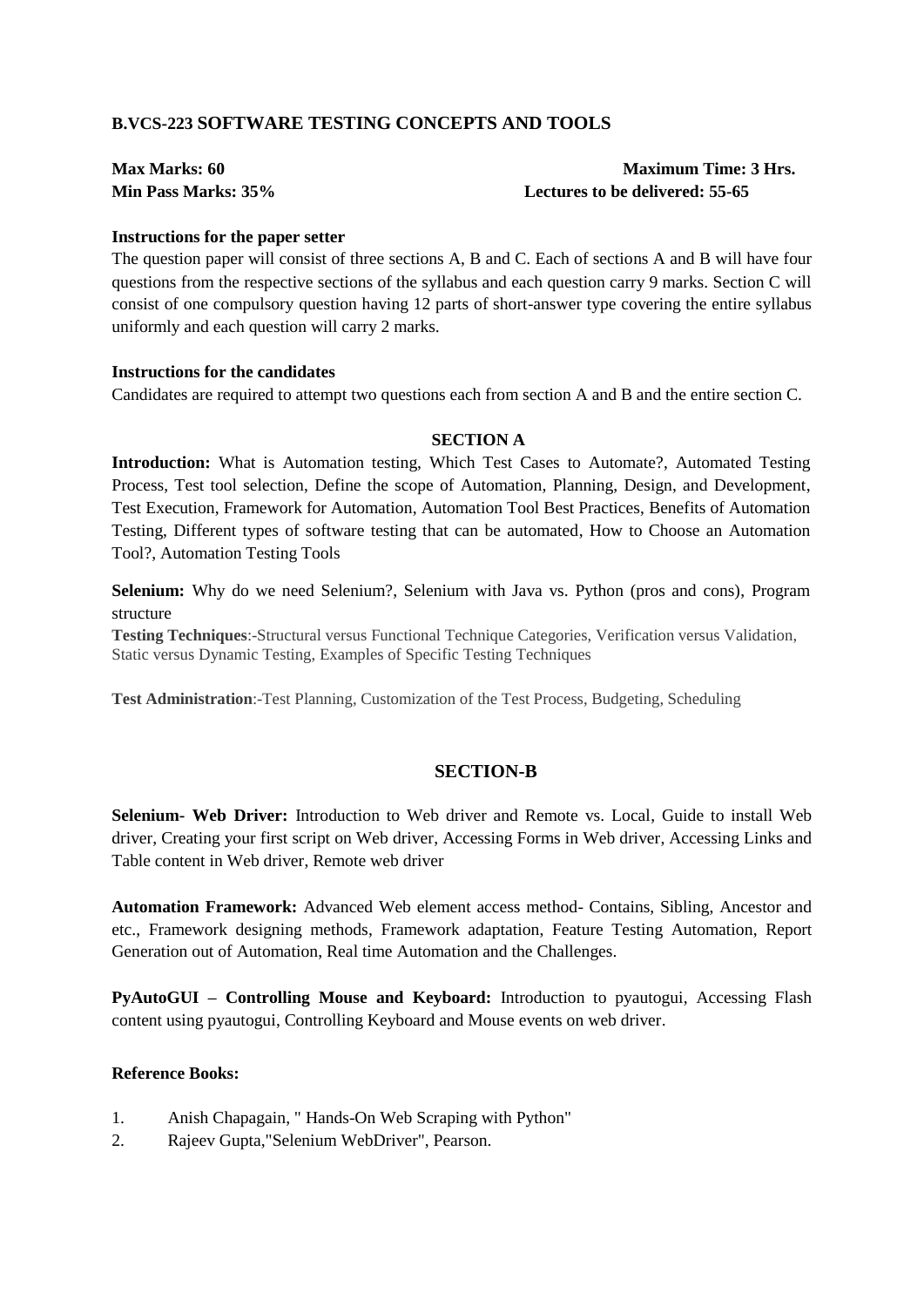3. [Mark Collin,](https://www.amazon.in/Mark-Collin/e/B07FP9XRMB/ref=dp_byline_cont_ebooks_1)" Mastering Selenium WebDriver 3.0"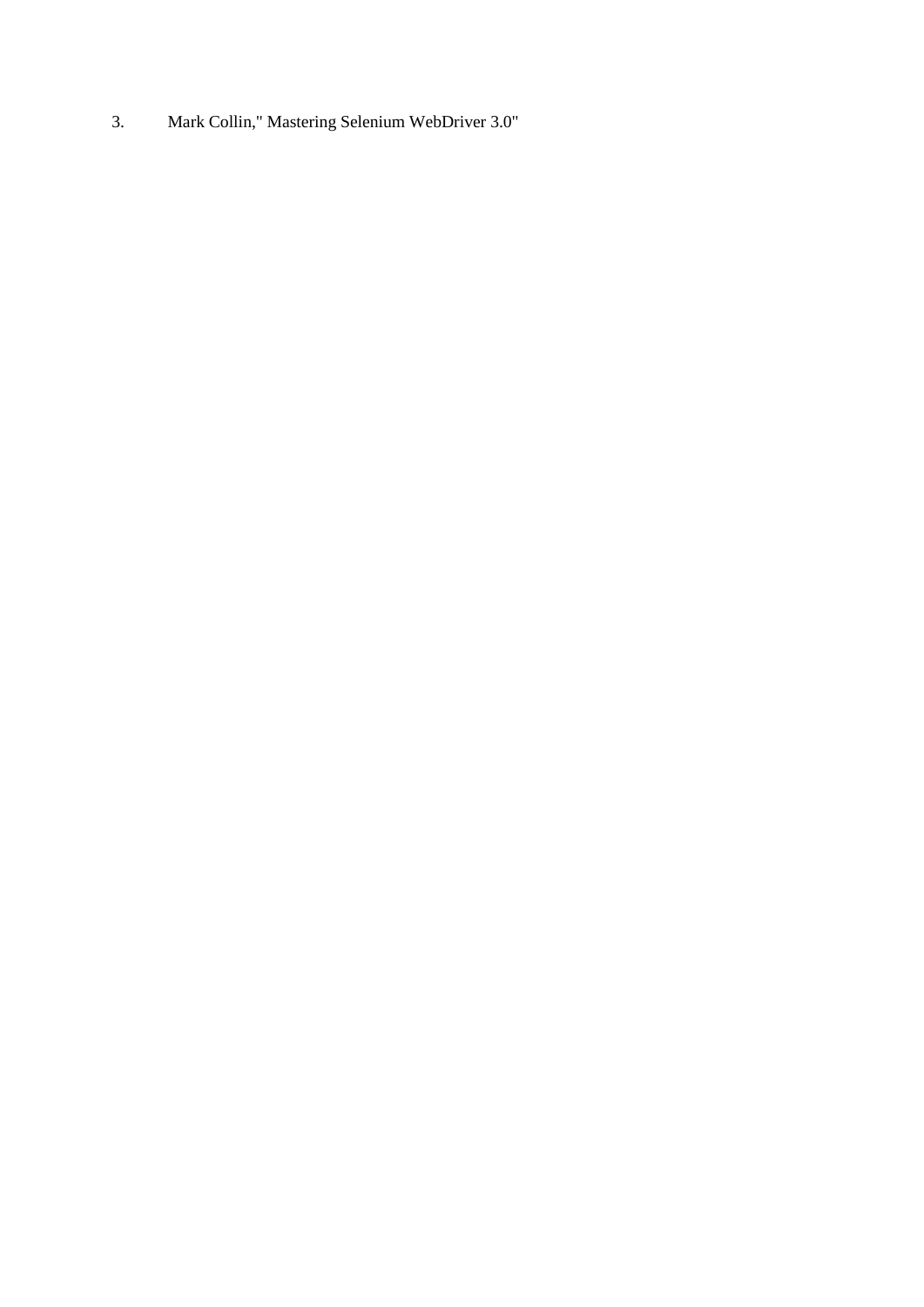#### **B.VCS-224 PYTHON**

# **Max Marks: 60 Maximum Time: 3 Hrs. Min Pass Marks: 35% Lectures to be delivered: 55-65**

#### **Instructions for the paper setter**

The question paper will consist of three sections A, B and C. Each of sections A and B will have four questions from the respective sections of the syllabus and each question carry 9 marks. Section C will consist of one compulsory question having 12 parts of short-answer type covering the entire syllabus uniformly and each question will carry 2 marks.

#### **Instructions for the candidates**

Candidates are required to attempt two questions each from section A and B and the entire section C.

#### **SECTION A**

**Introduction to Python**: Python Installation and Working with Python Understanding Python variables Python basic Operators Understanding python blocks.

Data Types: Declaring and using Numeric data types: int, float, complex Using string data type and string operations Defining list and list slicing, Use of Tuple data type.

**Program Flow Control**: Conditional blocks using if, else and elif Simple for loops in python For loop using ranges, string, list and dictionaries Use of while loops in python Loop manipulation using pass, continue, break and else Programming using Python conditional and loops block.

**Functions Modules and Packages**: Organizing python codes using functions Organizing python projects into modules Importing own module as well as external modules Understanding Packages Powerful Lamda function in python Programming using functions, modules and external packages.

#### **SECTION-B**

**String List and Dictionary Manipulations**: Building blocks of python programs Understanding string in build methods List manipulation using in build methods Dictionary manipulation Programming using string, list and dictionary in build functions.

**File Operation**: Reading config files in python Writing log files in python Understanding read functions, read(), readline() and readlines() Understanding write functions, write() and writelines() Manipulating file pointer using seek Programming using file operations.

- 1. Downey, Allen B. (May 2012). Think Python: How to Think Like a Computer Scientist (Version 1.6.6 ed.). ISBN 978-0-521-72596-5.
- 2. Hamilton, Naomi (5 August 2008). "The A-Z of Programming Languages: Python". Computerworld. Archived from the original on 29 December 2008. Retrieved 31 March2010.
- 3. Lutz, Mark (2013). Learning Python (5th ed.). O'Reilly Media. ISBN 978-0-596-15806-4.
- 4. Pilgrim, Mark (2004). Dive Into Python. Apress. ISBN 978-1-59059-356-1.
- 5. Pilgrim, Mark (2009). Dive Into Python 3. Apress. ISBN 978-1-4302-2415-0.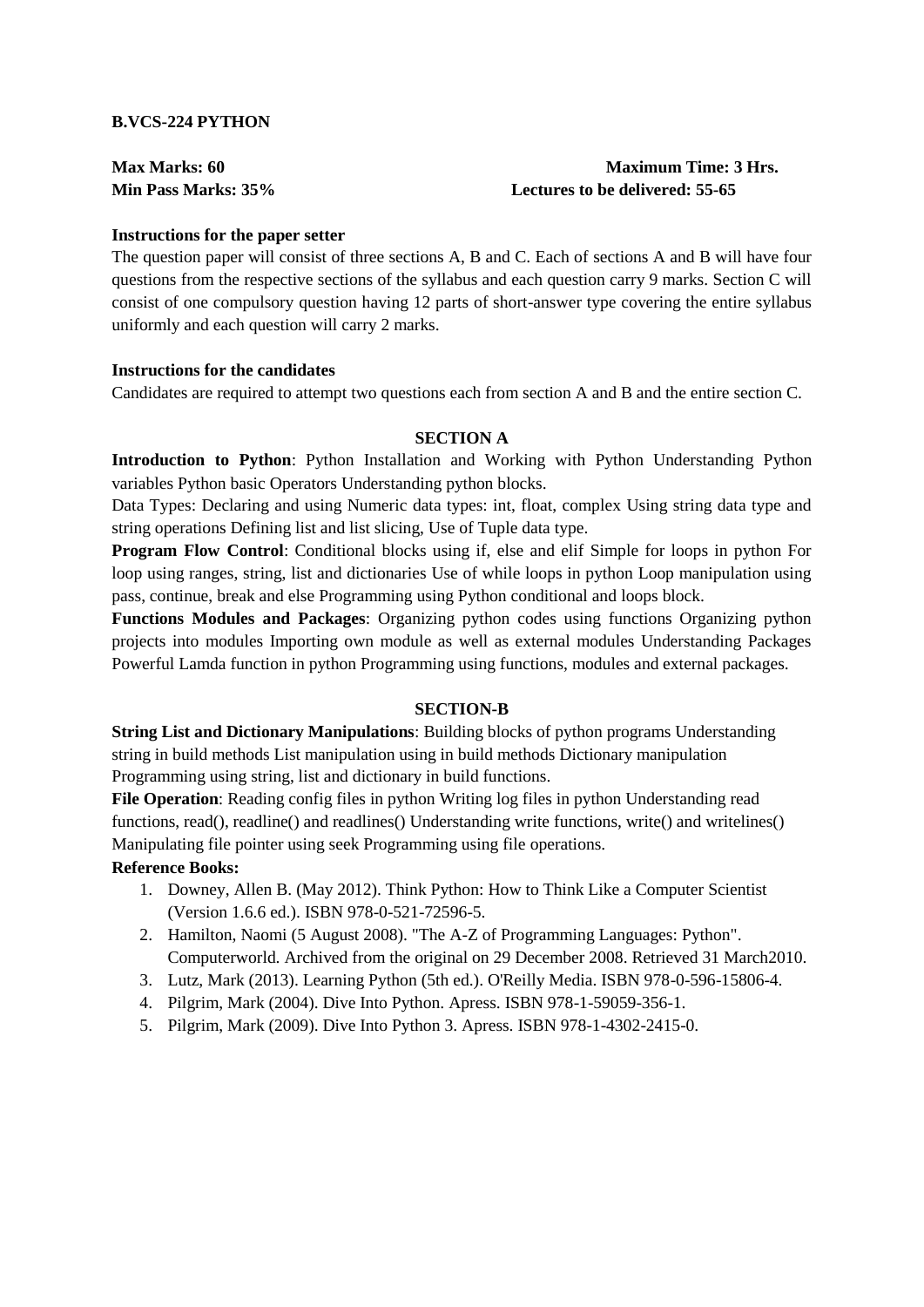### **B.VCS - 225 SOFTWARE LAB – VII (Based on B.VCS- 223 and 224)**

# **Min Pass Marks: 35%**

#### **Max Marks: 50 Maximum Time: 3 Hrs.**

This laboratory course will comprise as exercises to supplement what is learnt under paper B.VCS-223: Software Testing Concepts and Tools and B.VCS: Python

\*Maximum Marks for Continuous Assessment: 50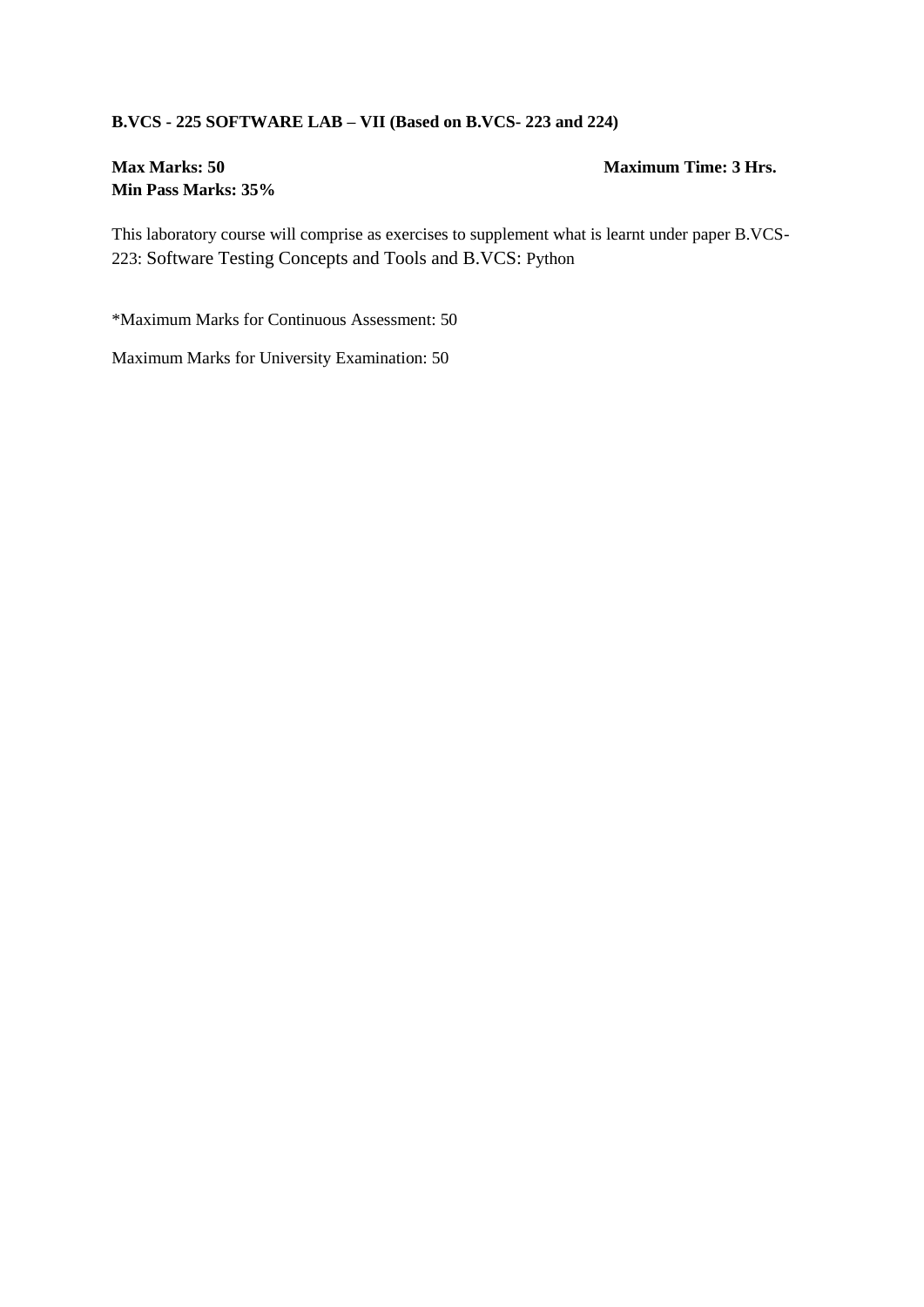#### **B.VCS - 226 PROJECT II**

# **Min Pass Marks: 35%**

**Max Marks: 50 Maximum Time: 3 Hrs.**

In This course student will have to submit a Project with Report to the supervisor.

a. Project Report 25 Marks

b. Viva Voce 25 Marks